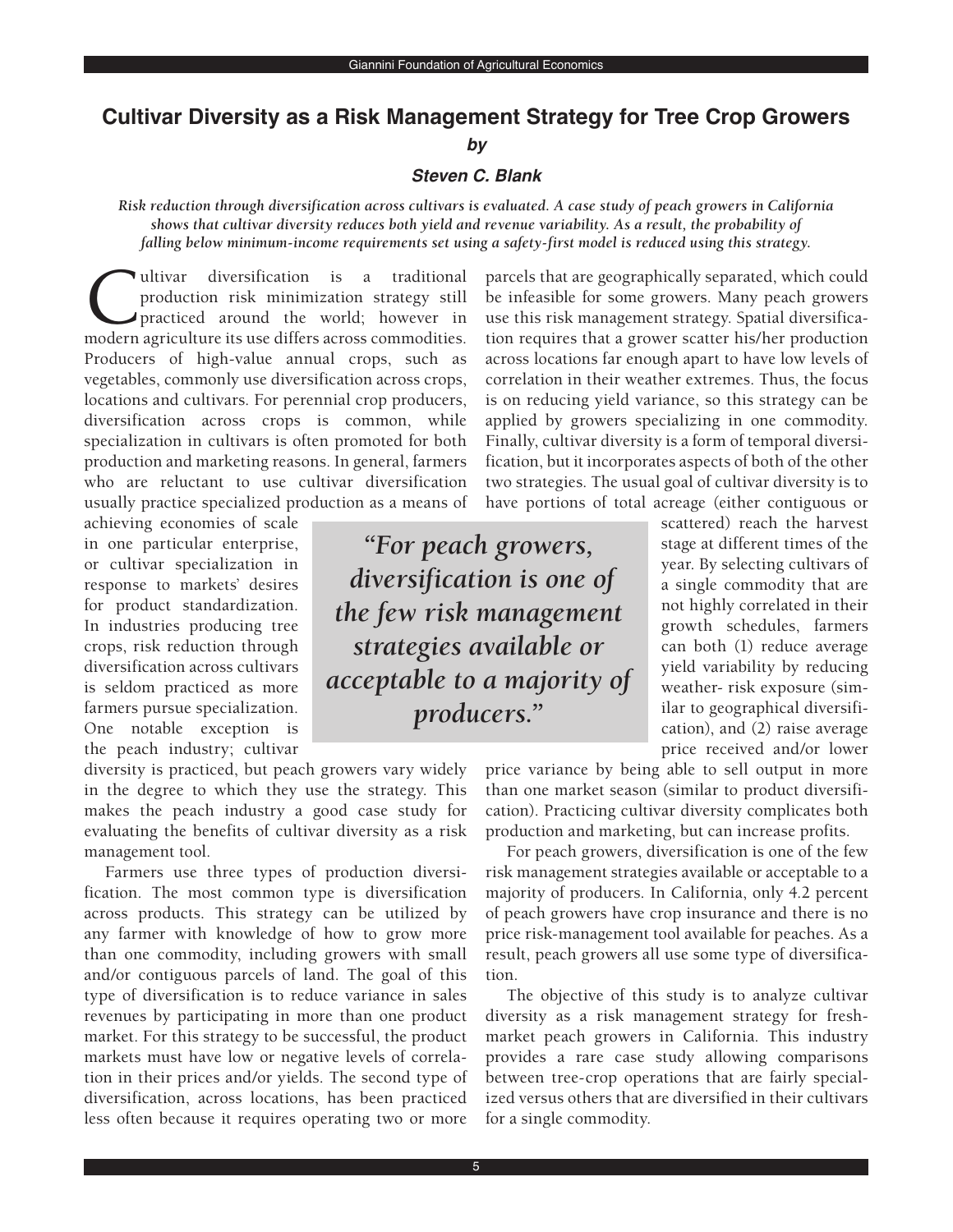| Table 1. Peach Yield Mean, Standard Deviation<br>and Coefficient of Variation for Each Season<br>(Boxes per Acre)                                    |      |                           |       |  |  |  |  |  |  |
|------------------------------------------------------------------------------------------------------------------------------------------------------|------|---------------------------|-------|--|--|--|--|--|--|
|                                                                                                                                                      | Mean | <b>Standard Deviation</b> | CV(%) |  |  |  |  |  |  |
| Early-season                                                                                                                                         | 592  | 280                       | 47    |  |  |  |  |  |  |
| Mid-season                                                                                                                                           | 929  | 402                       | 43    |  |  |  |  |  |  |
| Late-season                                                                                                                                          | 998  | 389                       | 39    |  |  |  |  |  |  |
| Note: the early-season is defined to include all peach sales before<br>July 1, the mid-season includes all of July, and the late-season<br>$11$ $11$ |      |                           |       |  |  |  |  |  |  |

*includes everything after July.*

### **Measuring Risk Management Performance**

In this analysis, the effects of using cultivar diversification to manage risks are measured using a safety-first criterion. Safety-first models create a rank ordering of decision alternatives by placing constraints upon the probability of failing to achieve certain goals of the firm. This study assumes a farmer's goal is to generate enough sales revenue to produce at least some designated minimum level of profit. The designated safety threshold is a personal preference based on financial obligations, lifestyle goals and opportunity costs thus, it will vary across individuals.

Empirical applications of safety-first models often use a measure called the "Probability of Disaster," or "risk of ruin." This measure indicates the chance (in percentage terms) that a producer will generate a return below some critical level. A risk management strategy that reduces the probability of disaster, compared to the current situation, is a useful tool.

### **Empirical Methods**

The main variables considered in this study are yield per acre of freestone peach cultivars and revenue in dollars per acre. Yield is reported as the number of 25 pound boxes per acre. Growers' gross revenue per acre is computed as yield times the average price for each season for each cultivar.

The data were collected from a sample of 50 peach growers in Fresno County. Those growers were interviewed in 1999 about their production of peach cultivars over the previous five years, from 1994 through 1998. The 50 farms represent 73 percent of the 15,885 total acres of peaches in Fresno County reported in the 1997 Census of Agriculture.

In this study, two forms of peach cultivar diversification benefits are defined. The first form is the resulting absolute reduction in variance compared to

the level observed for a single cultivar. The second form is measured by how much diversity lowers the probability of revenue falling below the farm's disaster level. This is indicated through the difference in probabilities for each farm's diversified versus single-crop operation. The disaster level for each grower was set at the point identifying the lowest ten percent of the (revenue or yield) distribution for the industry in any given year. This level was identified during the interviews by asking each grower to specify a minimum revenue or yield threshold necessary to meet his or her financial obligations.

Three standard statistical measures are used in this analysis: the mean, standard deviation and coefficient of variation. The "mean" is the average value of some group of numbers. It indicates the numerical level of the data in absolute terms. The "standard deviation" refers to the dispersion of the data values. It also is an absolute value. The standard deviation indicates the range of values in the group of numbers because nearly all data values will be within three standard deviations of the mean, and about 68 percent of the data points will be within one standard deviation of the mean. The coefficient of variation (CV) is calculated as the standard deviation divided by the mean. The CV is a relative value, usually expressed as a percentage, that can be used to compare the relative variabilities of two or more groups of numbers. The higher the CV, the more variable is the group of numbers. Thus, it is often used to indicate relative degrees of risk across data series: the series with the highest CV is the "most risky."

### **Results**

Most peach operations are relatively small because no peach grower produces only peaches. The acreages evaluated here are those with peaches only and growers' other crop acreages are not included.

## **Variability**

The mean, standard deviation and coefficient of variation of peach yield for the 50 farms are 707 25 pound boxes, 73 25-pound boxes and ten percent, respectively. The mean yield for all cultivars on a farm ranged from 262 to 1,264 over the data period. The coefficient of variation ranged from two percent to 67 percent for individual farms.

The data (Table 1) indicate that cultivars maturing in the early-season (marketed before July 1) provide lower yield and show relatively higher variation than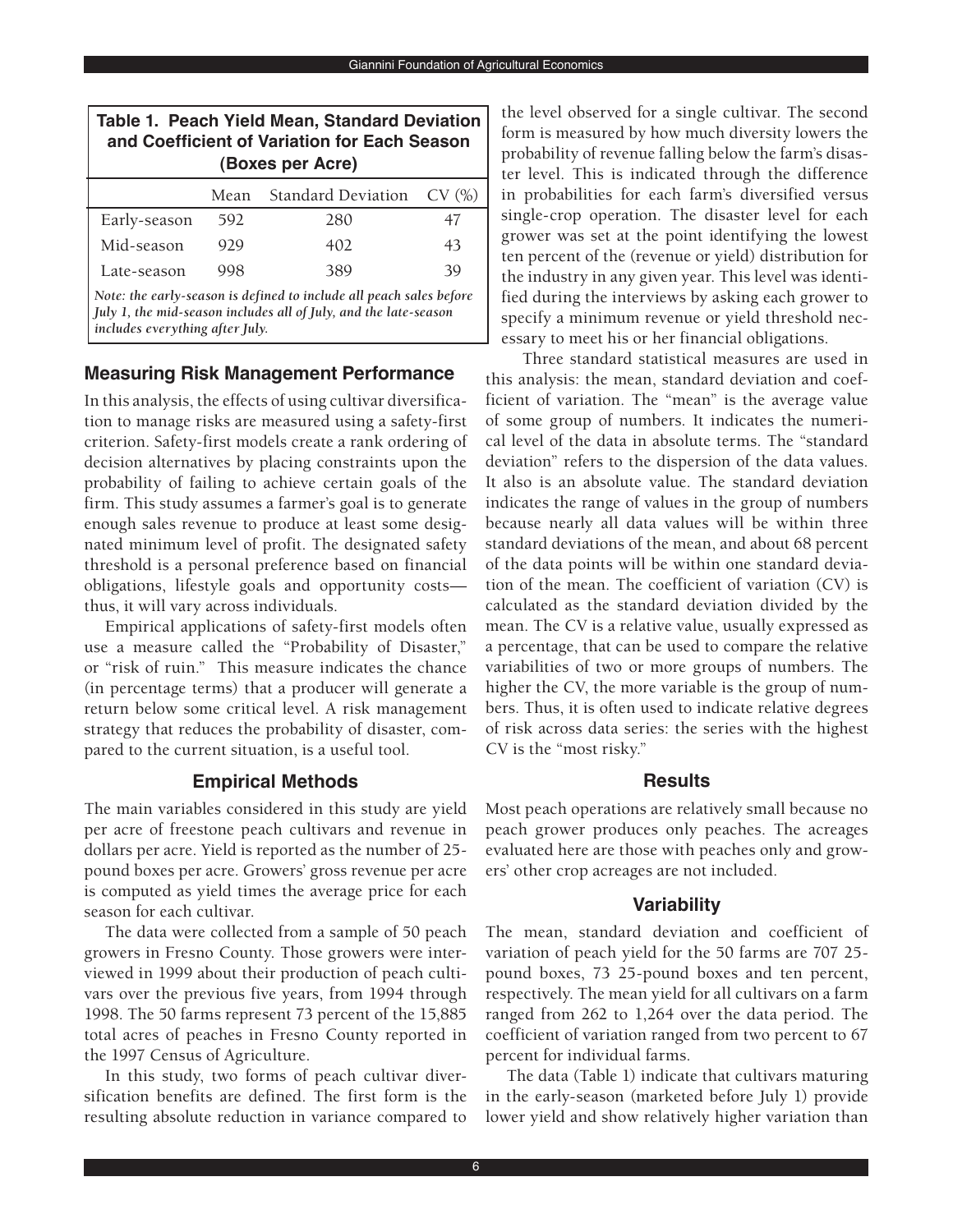mid-season (July 1- 31) and late-season cultivars (August 1 or later). This implies that planting combinations of early-, midand late-season cultivars may be less risky than relying on cultivars maturing during a single season.

F r e s h - m a r k e t peach prices during the five-year period are summarized in Table 2. For this study,

|         | Table 2.  Annual Peach Prices in Fresno, California (\$ per Box) |              |        |       |            |        |      |             |                |          |  |  |
|---------|------------------------------------------------------------------|--------------|--------|-------|------------|--------|------|-------------|----------------|----------|--|--|
|         |                                                                  | Early-Season |        |       | Mid-Season |        |      | Late-Season | All<br>Seasons |          |  |  |
| Year    | Mean                                                             | <b>SD</b>    | $CV\%$ | Mean  | <b>SD</b>  | $CV\%$ | Mean | SD          | $CV\%$         | Mean CV% |  |  |
| 1994    | 7.30                                                             | 3.6          | 49     | 6.37  | 2.1        | 32     | 6.70 | 1.6         | 24             | 35       |  |  |
| 1995    | 10.49                                                            | 2.7          | 19     | 7.59  | 1.5        | 19     | 8.90 | 1.2         | 13             | 17       |  |  |
| 1996    | 11.08                                                            | 2.6          | 24     | 11.21 | 1.3        | 12     | 9.57 | 1.6         | 16             | 17       |  |  |
| 1997    | 9.24                                                             | 3.8          | 42     | 5.79  | 1.5        | 25     | 5.87 | 0.7         | 11             | 26       |  |  |
| 1998    | 14.26                                                            | 7.4          | 52     | 7.18  | 1.7        | 24     | 6.75 | 1.7         | 26             | 34       |  |  |
| Overall | 10.47                                                            | 4.0          | 37     | 7.63  | 1.6        | 22     | 7.56 | 1.4         | 18             | 26       |  |  |

*Note: The early-season is defined to include all peach sales before July 1, the mid-season includes all of July, and the late-season includes everything after July. Prices are reported by the USDA's Market News Service.*

prices of all ten sizes and grades of freestone peaches for each harvest season (early, mid and late) were averaged and used as the mean price growers received in each season. The average coefficient of variation of prices was 37 percent, 22 percent and 18 percent for the early-, mid- and late-seasons, respectively. The high-price variability of early-season cultivars occurs because peach prices are highest in the "early periods" of the early-season when supply is short, but they decline quickly as supplies increase. In mid- and late-seasons, however, price gradually stabilizes with peach supplies.

Peaches are perennial crops, so year-to-year variation in bearing acreage is low. Therefore, the major changes in production come primarily from yield variation. Cultivars that have high price and yield variability may generate relatively stable gross revenue because of negatively correlated prices and yields. For the 50 farmers surveyed, revenue per acre had a mean of \$6,512, a standard deviation of \$1,803 and a coefficient of variation of 28 percent. The range of those values, respectively, was \$2,741 to \$9,558, \$274 to \$1,927, and seven percent to 46 percent.

### **The Disaster Level**

The minimum threshold for yield and revenue was determined by using the average responses of farmers to interview questions asking them to specify a level below which they could not meet their financial obligations. For each factor, the cut-off value identified was approximately ten percent on the normal distribution.

For yield, that translated into 412 boxes per acre. Thus, any cultivar yielding 412 boxes or fewer per acre is considered to have a disastrous result for growers.

The cut-off level for revenue disaster was calculated to be \$4,204 per acre. If a grower obtained less than \$4,204 per acre from all of his cultivars he would suffer what is called here a "100 percent disaster." He can also experience an intermediate level of disaster by getting less than \$4,204 per acre from some of his cultivars.

Based on these calculations, 38 percent of the growers had some level of yield disaster and eight percent showed a 100 percent disaster level. On the other hand, 44 percent of growers had some revenue disaster because revenue from at least one cultivar was less than the minimum threshold. However, only two percent experienced a 100 percent revenue disaster. The percentage of growers with 100 percent disasters was lower for revenue than yield, indicating that revenue variance may be reduced by offsetting price and yield variation.

### **Correlation Among Cultivar Revenues**

To reduce risk through diversification, farmers should choose cultivars with negative or low correlation between their revenues, because a potentially disastrous result from one cultivar can be offset by an adequate result from another. In this study, the average revenue correlation between all cultivars on individual farms ranged from -0.85 to 0.99, indicating good potential for risk reduction for some farms.

The offsetting effect of high price on low yield can be seen by comparing Tables 1 and 2. The average price of early cultivars was consistently higher than the prices of mid- and late-season cultivars, whereas average yield was lower for early cultivars than for mid- and late-season cultivars. Revenue per acre over